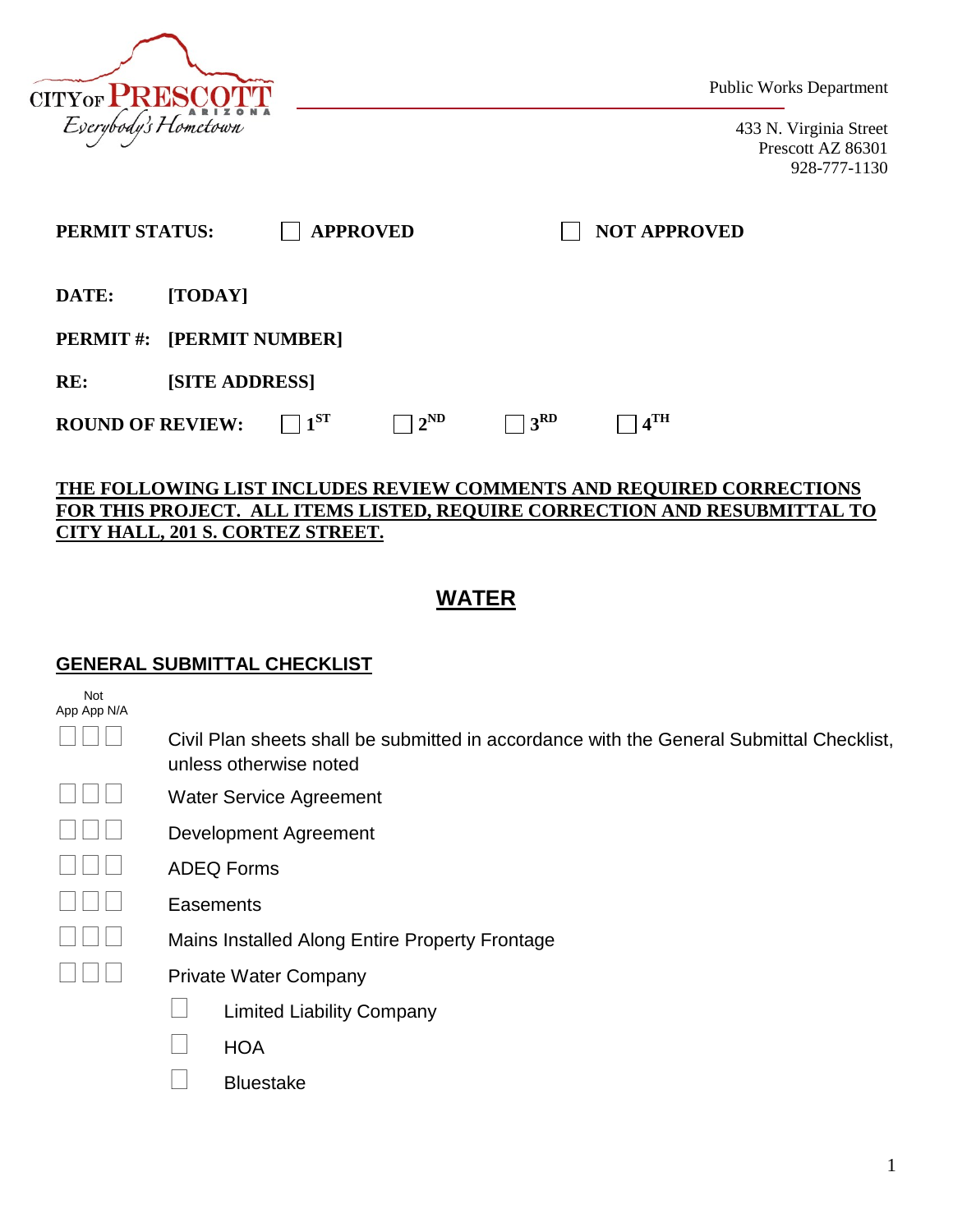## **WATER SYSTEM REPORTS (GENERAL) CHECKLIST**

| Not<br>App App N/A |                                                                             |  |  |  |
|--------------------|-----------------------------------------------------------------------------|--|--|--|
|                    | Engineer's Seal                                                             |  |  |  |
|                    | <b>Existing Conditions</b>                                                  |  |  |  |
|                    | Dates, Times and Results of Certified Flow Testing                          |  |  |  |
|                    | Description of Project/Location                                             |  |  |  |
|                    | <b>Existing Topography and Landform Features</b>                            |  |  |  |
|                    | Existing and Proposed Zoning and Land Uses                                  |  |  |  |
|                    | <b>References to COP General Plan</b>                                       |  |  |  |
|                    | <b>Existing Pressure Zone(s)</b>                                            |  |  |  |
|                    | <b>Existing Mains, Flows and Pressures</b>                                  |  |  |  |
|                    | Existing Master Plans or Design Reports Applicable to Adjacent Development  |  |  |  |
|                    | <b>Proposed Conditions</b>                                                  |  |  |  |
|                    | <b>Summarize Proposed Development</b>                                       |  |  |  |
|                    | Describe Proposed Connections showing looping and extensions of water mains |  |  |  |
|                    | Summarize the ADEQ and/or COP Design Standards Applied to the Project       |  |  |  |
|                    | Water Demands (Both Domestic & Fire Flows)                                  |  |  |  |
|                    | <b>Water Quality</b>                                                        |  |  |  |
|                    | Pressure Zone Boundaries, Pressure Reducing Valves (PRV) and Zone Valves    |  |  |  |
|                    | Size and Pressure Settings for all PRV's                                    |  |  |  |
|                    | <b>Maintenance Responsibilities</b>                                         |  |  |  |
|                    | <u>WATER MASTER PLAN REPORT CONTENT CHECKLIST</u>                           |  |  |  |
| Not<br>App App N/A |                                                                             |  |  |  |
|                    | Phasing                                                                     |  |  |  |
|                    | On-Site Improvements                                                        |  |  |  |
|                    | <b>Off-Site Improvements</b>                                                |  |  |  |
|                    | Projections for Future Surrounding Developments and related Improvements    |  |  |  |
|                    |                                                                             |  |  |  |

**Nater Modeling** 

Off-Site Analysis due to Density or Demand Changes to COP Water Master Plan

 $\Box$   $\Box$  Master Plan Mapping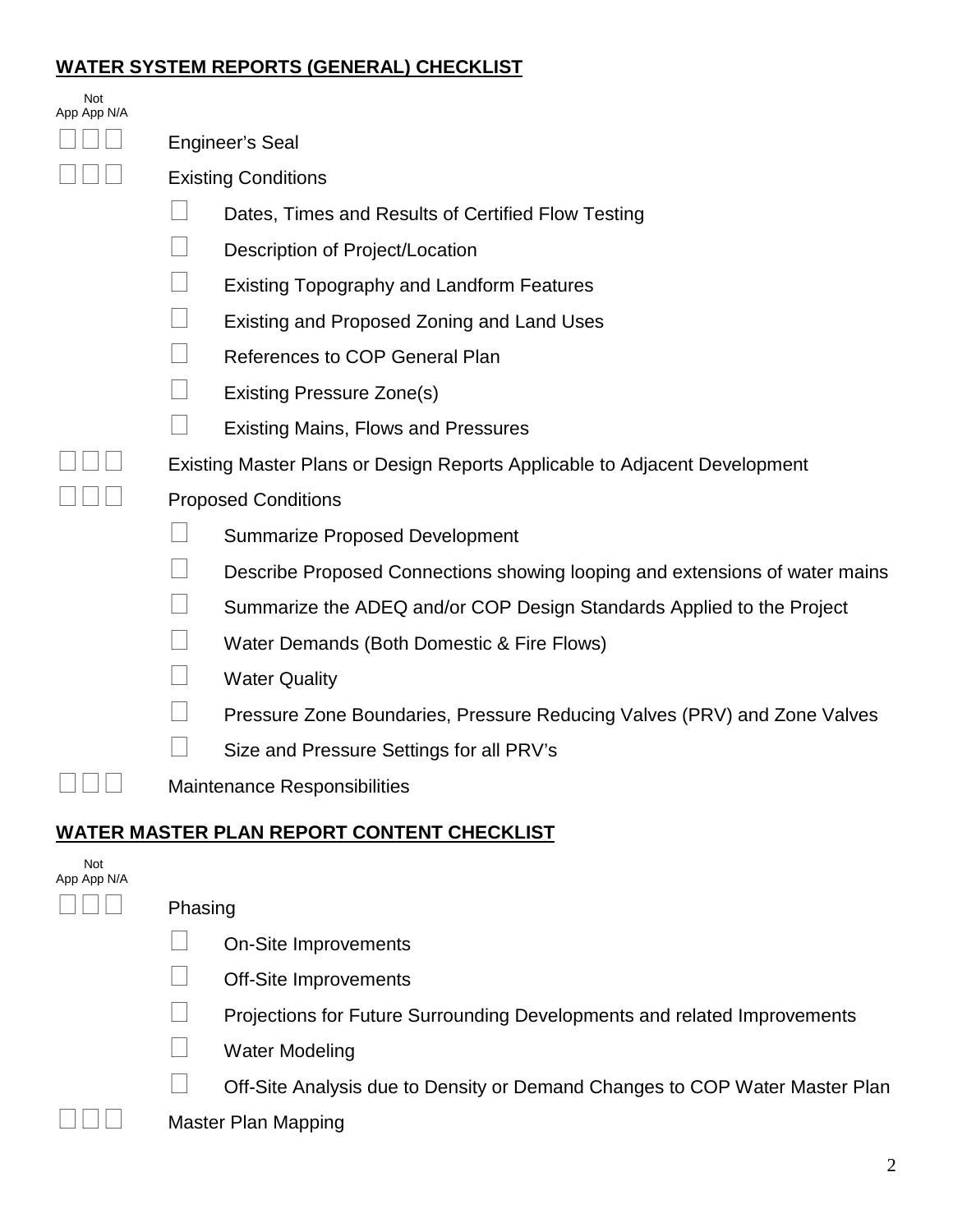Synopsis of Phasing with Modeling Results

Each Future Phase Stands Alone

## **WATER DESIGN REPORT CONTENT CHECKLIST**

| Not<br>App App N/A |                                                                                               |  |  |  |
|--------------------|-----------------------------------------------------------------------------------------------|--|--|--|
|                    | <b>Summary of Anticipated Water Demands</b>                                                   |  |  |  |
|                    | Fire Flows, including Building Height, Building Area and Stories above Grade                  |  |  |  |
|                    | Water Demands Based on Unit Demands from Similar Historical Use Data or<br><b>ADEQ Tables</b> |  |  |  |
|                    | Narrative                                                                                     |  |  |  |
|                    | <b>Modeling Software</b>                                                                      |  |  |  |
|                    | Modeling, including Pressures and Demands                                                     |  |  |  |
|                    | <b>Average Day Demands</b>                                                                    |  |  |  |
|                    | <b>Maximum Day Demands</b>                                                                    |  |  |  |
|                    | <b>Peak Hour Demands</b>                                                                      |  |  |  |
|                    | <b>Fire Flow Demands</b>                                                                      |  |  |  |
|                    | Maximum Day + Fire Flow Demands                                                               |  |  |  |
|                    | Results in Graphical and Tabular Format (Junction Report and Pipe Report)                     |  |  |  |
|                    | <b>Cathodic Protection</b>                                                                    |  |  |  |
|                    | C-Factors                                                                                     |  |  |  |
|                    | <b>Wash Crossings</b>                                                                         |  |  |  |
|                    | Scour analysis                                                                                |  |  |  |
|                    | <b>Wash Crossing Protection</b>                                                               |  |  |  |
|                    | <b>Executive Summary</b>                                                                      |  |  |  |
|                    | <b>Summary Tables</b>                                                                         |  |  |  |
|                    | City Facilities located on Tract or Lot Dedicated to COP                                      |  |  |  |

# **WATER PLANS CHECKLIST**

 Not App App N/A

Legend

Consistent with City of Prescott CADD Standards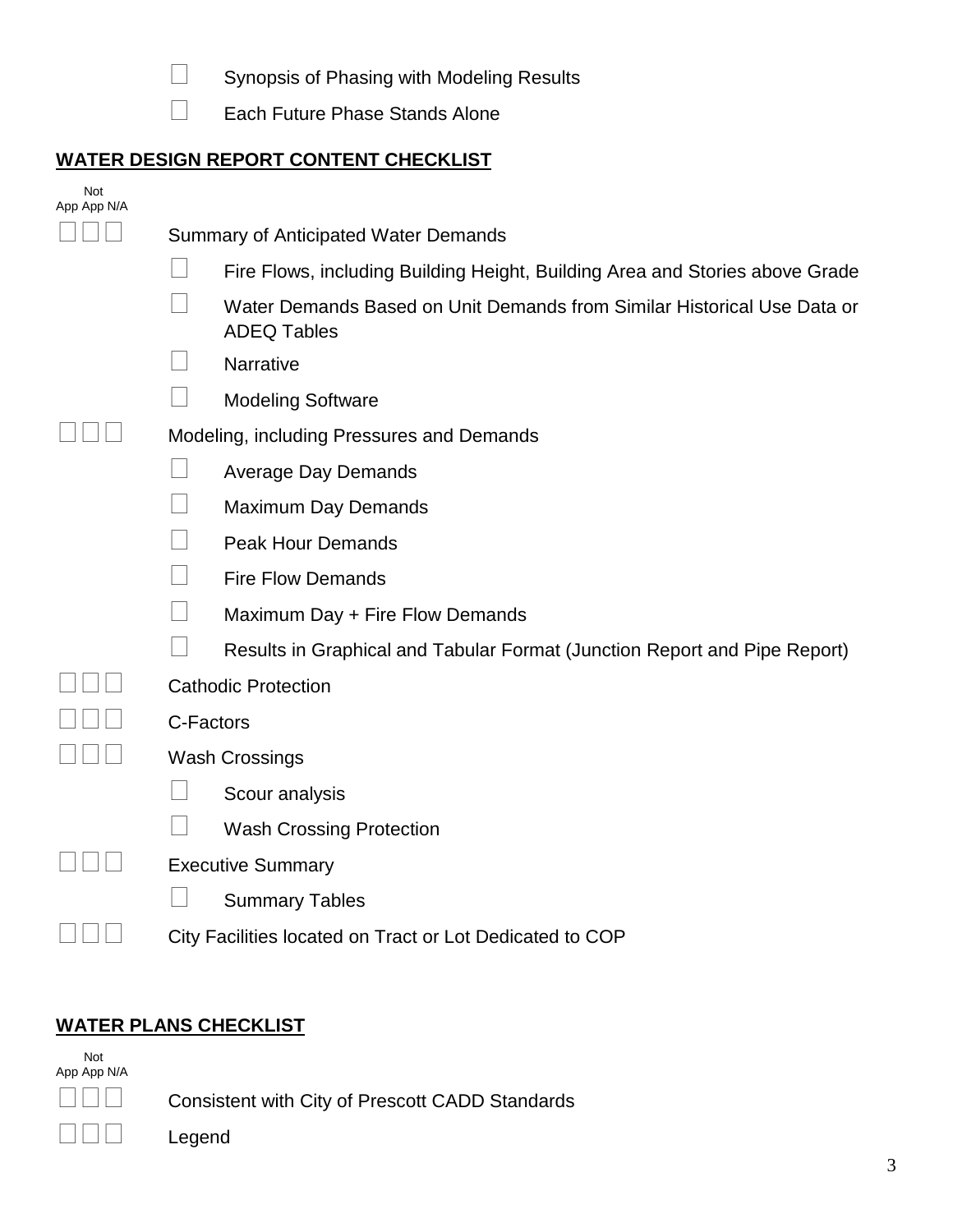| <b>Street Names and Widths</b>                                                                       |  |  |  |
|------------------------------------------------------------------------------------------------------|--|--|--|
| Stationing                                                                                           |  |  |  |
| <b>COP Standard Construction Notes</b>                                                               |  |  |  |
| Quantities                                                                                           |  |  |  |
| <b>COP General Notes</b>                                                                             |  |  |  |
| <b>COP Standard Details</b>                                                                          |  |  |  |
| <b>Special Details and Notes</b>                                                                     |  |  |  |
| Show Topography                                                                                      |  |  |  |
| Show Both Plan and Profile                                                                           |  |  |  |
| <b>Show Existing &amp; Proposed Utilities</b>                                                        |  |  |  |
| Separations                                                                                          |  |  |  |
| Show all Possible Conflicts with Existing and Proposed (Utilities, Structures,<br>Trees, Wells, Etc) |  |  |  |
| Potholing Location in Plan View & Elevations on Profile for Existing Utilities                       |  |  |  |
| <b>Pothole Table</b>                                                                                 |  |  |  |
| Utility Main Crossings Required on Profile with Elevation                                            |  |  |  |
| Separation from Sewer per COP Detail 3-20P                                                           |  |  |  |
| <b>Fire Hydrant Connections and Materials</b>                                                        |  |  |  |
| Fire Lines with Callout for Backflow Protection                                                      |  |  |  |
| Vertical Realignment of Hydrant Line for mains > 6'                                                  |  |  |  |
| Dead End Mains                                                                                       |  |  |  |
| Show Blow-Off                                                                                        |  |  |  |
| Fittings, Blocking, and Restraint Joints to be Shown and Called Out                                  |  |  |  |
| <b>Pipes</b>                                                                                         |  |  |  |
| Degree of Pipe Deflection or Bend Fitting                                                            |  |  |  |
| <b>Pipe Cover</b>                                                                                    |  |  |  |
| Pipe Size, Lengths, and Material                                                                     |  |  |  |
| Electronic Markers/Trace Wire                                                                        |  |  |  |
| Valves                                                                                               |  |  |  |
| PRV's or Zone Valves, Including Settings                                                             |  |  |  |
| Air Release Valves/Blow-Off                                                                          |  |  |  |